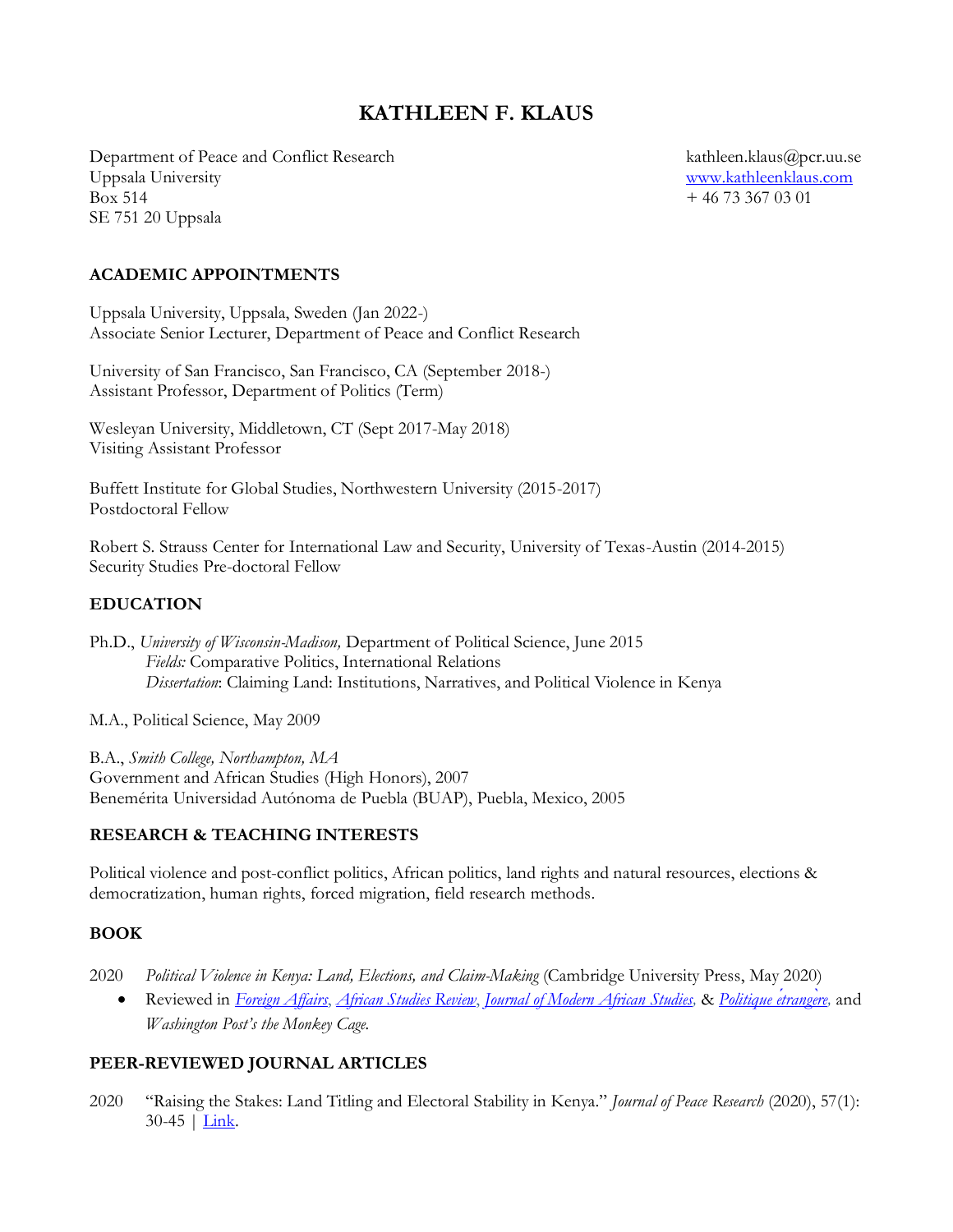- 2018 "Can Politicians Exploit Ethnic Grievances? An Experimental Study of Land Appeals in Kenya," *Political Behavior* (2018), 42, 35–58, with Jeremy Horowitz | [Link.](https://link.springer.com/article/10.1007/s11109-018-9485-1)
- 2017 "Defending the City, Defending Votes: Campaign Strategies in Urban Ghana," *Journal of Modern African Studies* (2017), 55(4): 681-708, with Jeffrey Paller | *Link*.
- 2017 "Contentious Land Narratives and the Non-escalation of Election Violence: Evidence from Kenya's Coast Region." (2017) *African Studies Review*, 60(2) | [Link.](https://www.cambridge.org/core/journals/african-studies-review/article/contentious-land-narratives-and-the-nonescalation-of-election-violence-evidence-from-kenyas-coast-region/91227FCE046257BEA88C45270592684C) 
	- Winner of the African Studies Association Graduate Student Paper Prize.
- 2015 "Land Grievances and the Mobilization of Electoral Violence: Evidence from Côte d'Ivoire and Kenya," *Journal of Peace Research* (2015), 52(2): 622-635, with Matthew Mitchell [| Link.](https://journals.sagepub.com/doi/abs/10.1177/0022343315580145)

### **WORKS IN PROGRESS AND UNDER REVIEW**

Closing the Gap: The Politics of Land Formalization in Kenya. With Mai Hassan (R&R) *|*[Link.](http://sites.lsa.umich.edu/maihassan/wp-content/uploads/sites/412/2020/12/prgap.pdf)

Does Violence Beget Violence? The Enduring Effects of Election Violence on Peacebuilding. [Link.](https://www.dropbox.com/s/o89nilv453z1e20/Klaus_EffectsOfViolence_Dec20.pdf?dl=0)

Communal Conflicts and Barriers to Sustainable Peace. With Jana Krause. [Link.](https://www.sv.uio.no/isv/english/research/projects/resilience-building/index.html)

Demanding Recognition: Citizen Perspectives on Clientelism in Africa. With Jeffrey Paller & Martha Wilfahrt

Altruistic Hosts? Land Politics and Refugee Settlement in Uganda (*Data collection in progress*).

Explaining the Gender Gap: Women & Land Titling in Kenya. With Mai Hassan.

### **OTHER WRITING & PUBLIC ENGAGEMENT**

- "There's a long, troubling history behind the Capitol attack," *The Monkey Cage, Washington Post*.  $1/24/21.$  [Link.](https://www.washingtonpost.com/politics/2021/01/24/theres-long-troubling-history-behind-capitol-attack/)
- "Will the US Experience Election Violence? Lessons from Kenya." *Political Violence at a Glance*, 10/29/2020. [Link.](https://politicalviolenceataglance.org/2020/10/29/will-the-us-experience-election-violence-lessons-from-kenya/)
- "Why do people participate in election violence? Insights from Kenya's 2007 elections." *The Conversation*, 8/18/2020 | [Link.](https://theconversation.com/why-do-people-participate-in-election-violence-insights-from-kenyas-2007-elections-143016)
- New Books Network. Interview with Susan Thompson. 8/5/2020 | Link.
- [Book review:](https://muse.jhu.edu/article/751855) *Violence in African Elections: Between Democracy and Big Man Politics,* by Mimmi Soderberg Kovas and Jesper Bjarnesen (eds) in *Africa: The Journal of the International African Institute*, 90(2): 424-425.
- Ufahamu Africa. Interview with Rachel Riedl (Episode 78), 11/2/2019 | [Link.](https://ufahamuafrica.com/2019/11/02/ep78-a-conversation-with-kathleen-klaus-on-land-and-politics-in-east-africa-and-beyond/)
- "What do shifting grass-roots dynamics tell us about the Zimbabwe election?" *The Monkey Cage, Washington Post*, 8/30/2018. [Link.](https://www.washingtonpost.com/news/monkey-cage/wp/2018/08/30/what-do-shifting-grass-roots-dynamics-tell-us-about-the-zimbabwe-election/)
- Ufahamu Africa. Interview with Kim Yi Dionne (Episode 28),  $9/3/2017$  | [Link.](https://ufahamuafrica.com/2017/09/03/ep-28-a-conversation-with-dr-kathleen-klaus-on-kenyas-annulled-elections-and-more/)
- "Côte d'Ivoire's 2015 elections: Local Interests and Prospects for Peace," *APSA Africa Workshop Newsletter*, November 2015.
- "Can an economic boom ensure peaceful elections in Côte d'Ivoire?" *The Monkey Cage, Washington Post.*  $10/20/15$  | [Link.](https://www.washingtonpost.com/news/monkey-cage/wp/2015/10/20/can-an-economic-boom-ensure-peaceful-elections-in-cote-divoire/)

### **BOOK REVIEWS**

2022 Ambreena Manji's *The Struggle for Land and Justice in Kenya* (James Currey Press), in Canadian Journal of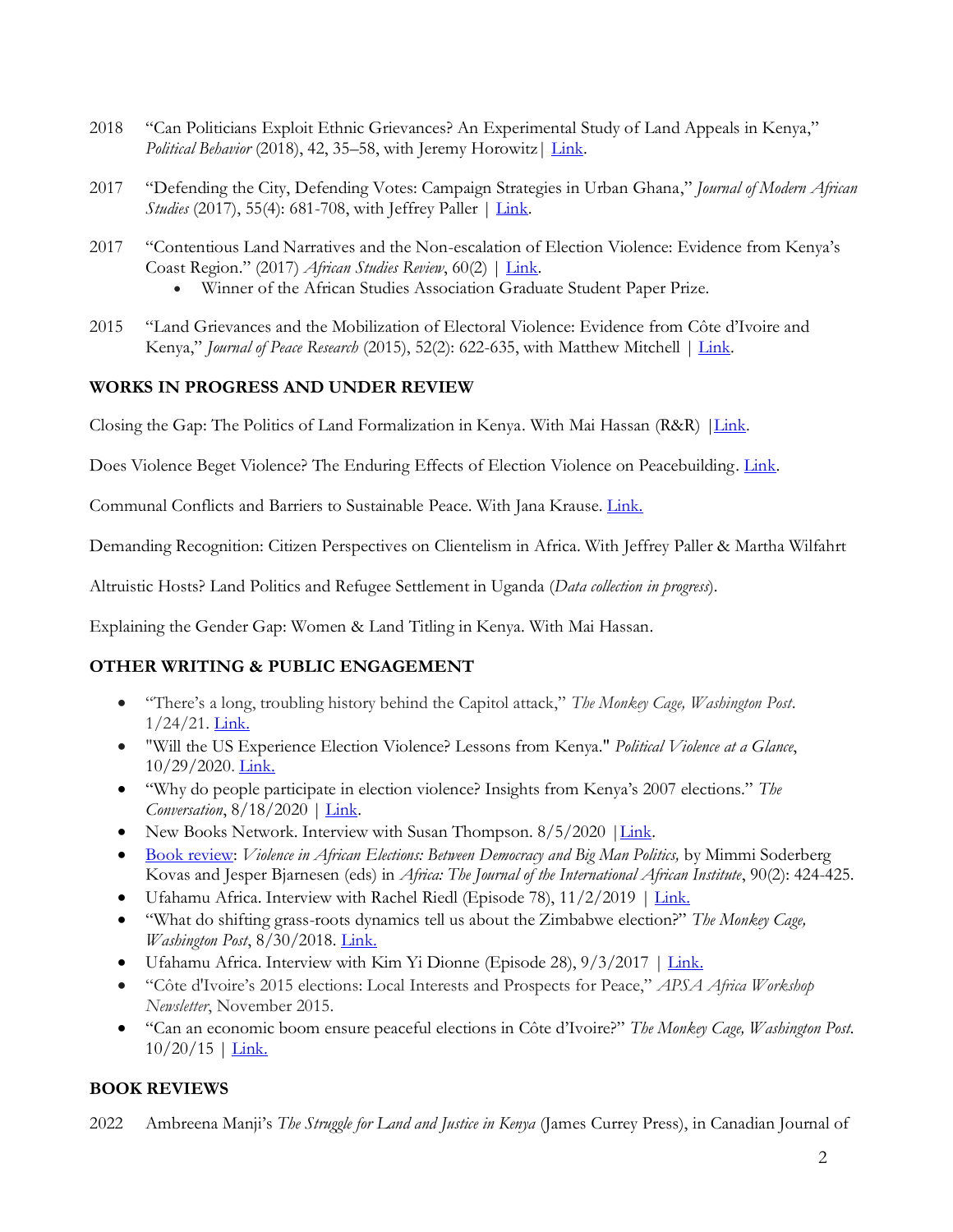African Studies [\(online first\)](https://www.tandfonline.com/doi/full/10.1080/00083968.2021.2016774)

- 2021 Michael Albertus' *Property without rights: Origins and consequences of the property rights gap* (Cambridge University Press), in *Governance* [\(Online first\)](http://doi.org/10.1111/gove.12661).
- 2007 Blessings Chinsinga's *Democracy, Decentralization and Poverty Reduction in Malawi* in *African Studies Review*. 52 (1): 201-202.

#### **AWARDS, FELLOWSHIPS, & GRANTS**

| 2018-2021 | Faculty Development Grant, University of San Francisco                               |
|-----------|--------------------------------------------------------------------------------------|
| 2017      | Manuscript Revision Conference Award, Buffett Institute, Northwestern University     |
| 2016      | Best Field Research Award, APSA Comparative Democratization Section                  |
| 2016      | APCG-Lynne Rienner Best Dissertation in African Politics in 2015 (Honorable Mention) |
| 2015      | African Studies Association, Graduate Student Paper Prize                            |
| 2015      | American Political Science Association Africa Workshop Fellow, Nairobi (July 2015)   |
| 2014-2015 | Harry Frank Guggenheim Foundation Dissertation Fellowship                            |
| 2014-2015 | Security Studies Pre-doctoral Fellowship, Robert S. Strauss Center, UT-Austin        |
| 2014      | Mellon-Wisconsin Summer Fellowship                                                   |
| 2013-2014 | United States Institute of Peace, Peace Scholar Dissertation Fellowship              |
| 2012-2013 | Social Science Research Council, International Dissertation Research Fellowship      |
| 2011-2012 | National Science Foundation (NSF) Dissertation Research Improvement Grant            |
| 2011      | Vilas Research Travel Grant, UW-Madison                                              |
| 2010      | International Field Research Award, Division of International Studies, UW-Madison    |
| 2010-2011 | FLAS Academic Year Fellowship for Swahili                                            |
| 2009      | FLAS Summer Fellowship for Swahili                                                   |
| 2007-2008 | Fulbright Fellowship (Malawi), Institute for International Education                 |
| 2006      | Fox Boornstein International Internship Fellowship, Smith College, MA                |

#### **INVITED TALKS AND PRESENTATIONS**

- 2021 UC Berkley, Center for African Studies, Africa Matters Seminar (April).
- 2020 Folke Bernadotte Academy Research Workshop: Pursuit of Peacefully Polling (Virtual, December).
- 2020 Peace Science Society Workshop on Elections and Violence (Virtual, November).
- 2019 Cornell University, Institute for African Development (October).
- 2019 UC Berkeley, ORIAS Summer Institute, Global Rise of National Populism (June).
- 2018 UC Berkeley, Africa Colloquium (March).
- 2017 University of Iowa, African Studies Program (March).
- 2017 University of Florida, Baraza Lecture Series, Center for African Studies (February).
- 2016 Northwestern University, Comparative Politics Workshop (December).
- 2016 Midwest Working Group in African Political Economy (MGAPE), Minneapolis, MN (October).
- 2016 University of Minnesota, "Food Security in Sub-Saharan Africa," (October).
- 2016 Northwestern University, GESI, Buffett Institute for Global Studies, (June).
- 2016 Northwestern University, Buffett Institute for Global Studies (January).
- 2015 UW-Madison, Land Tenure Center, Nelson Institute (December).
- 2015 IFPRI, "Strengthening Institutions and Governance" Workshop, Washington D.C
- 2013 SAIS-John Hopkins University, "Kenya at Fifty," Washington D.C.
- 2013 Social Science Research Council Fellows Workshop, Philadelphia, PA.
- 2013 University of Nairobi, Institute for Development Studies, Nairobi, Kenya.
- 2012 Center for Democratic Development (CDD-Ghana), Accra, Ghana.

### **CONFERENCES**

American Political Science Association Annual Meeting (2021, 2020, 2019, 2018, 2017, 2016, 2014, 2013)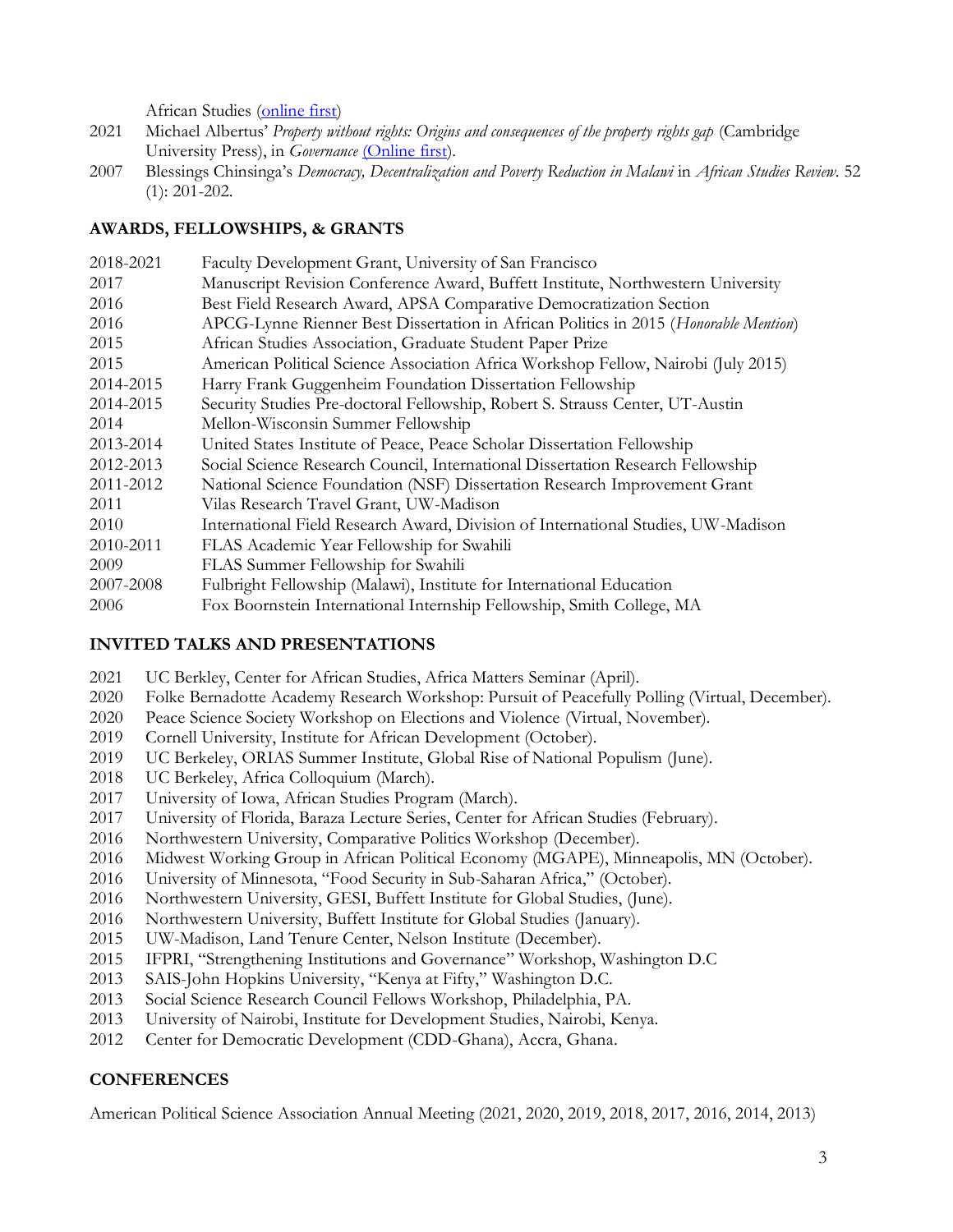African Studies Association Annual Meeting (2020, 2019, 2018, 2016, 2015, 2014, 2013, 2009) International Studies Association Annual Convention (2018, 2019) Midwest Political Science Association Annual Conference (2017, 2016, 2010)

# **FIELD RESEARCH**

- *Uganda:* July-August 2019
- *Kenya*: July-Aug 2017, July-Aug 2015, May 2012-May 2013, May-August, 2010
- *Ghana:* September 2011-May 2012
- *Malawi:* September 2007-July 2008

# **TEACHING**

Uppsala University

- *Conflict Resolution* (Spring '22)
- *Methods B* (Spring '22)

University of San Francisco

- *Intro to Politics: Conflict & Change* (Spring '21)
- *Politics Lab* (Spring 2020; Fall 2021).
- *Political Economy of Development* (Spring 2020; Fall 2021).
- *Politics of War & Peace* (Spring 2019; Spring 2020)
- *Security and Terrorism* (Fall 2019; Spring 2021)
- *African Politics and Development* (Fall 2019; Spring 2021)
- *Human Rights & Global Change* (Fall 2019; Fall 2021)
- *Land & Human Rights* (Spring 2019)
- *Research Methods* (Fall 2018; Spring 2019)
- *International Law & Organizations* (Fall 2018)

# Wesleyan University

- *Democracy and Dictatorship: Politics in the Contemporary World* (Fall 2017; Spring 2018)
- *Land Rights and Conflict* (Fall 2017)
- *African Politics* (Spring 2018)

Northwestern University: *Land Rights and Conflict in a Global Perspective* (Spring 2016; Spring 2017)

# **AFFILIATIONS, PROFESSIONAL MEMBERSHIP & SERVICE TO PROFESSION**

- Coordinator: Research Development Group, Africa Politics Conference Group (APSA 2017; 2020).
- Selection Committee, African Politics Conference Group (APCG) Best Dissertation Award (2021).
- Research Associate, University of Nairobi, Institute for Development Studies (2012-2013).
- Member: APSA, African Studies Association, African Politics Conference Group, ISA.
- Reviewer: *American Political Science Review*, *British Journal of Political Science*, *Journal of Peace Research, African Studies Review, Political Geography, Perspectives on Politics.*

# **UNIVERSITY SERVICE** (University of San Francisco).

- Thesis mentor for student's in USF's M.A in International Studies (MAIS).
- Thesis supervisor for students in the M.A in Migration Studies (MIMS).
- Board Member, African Studies Program.